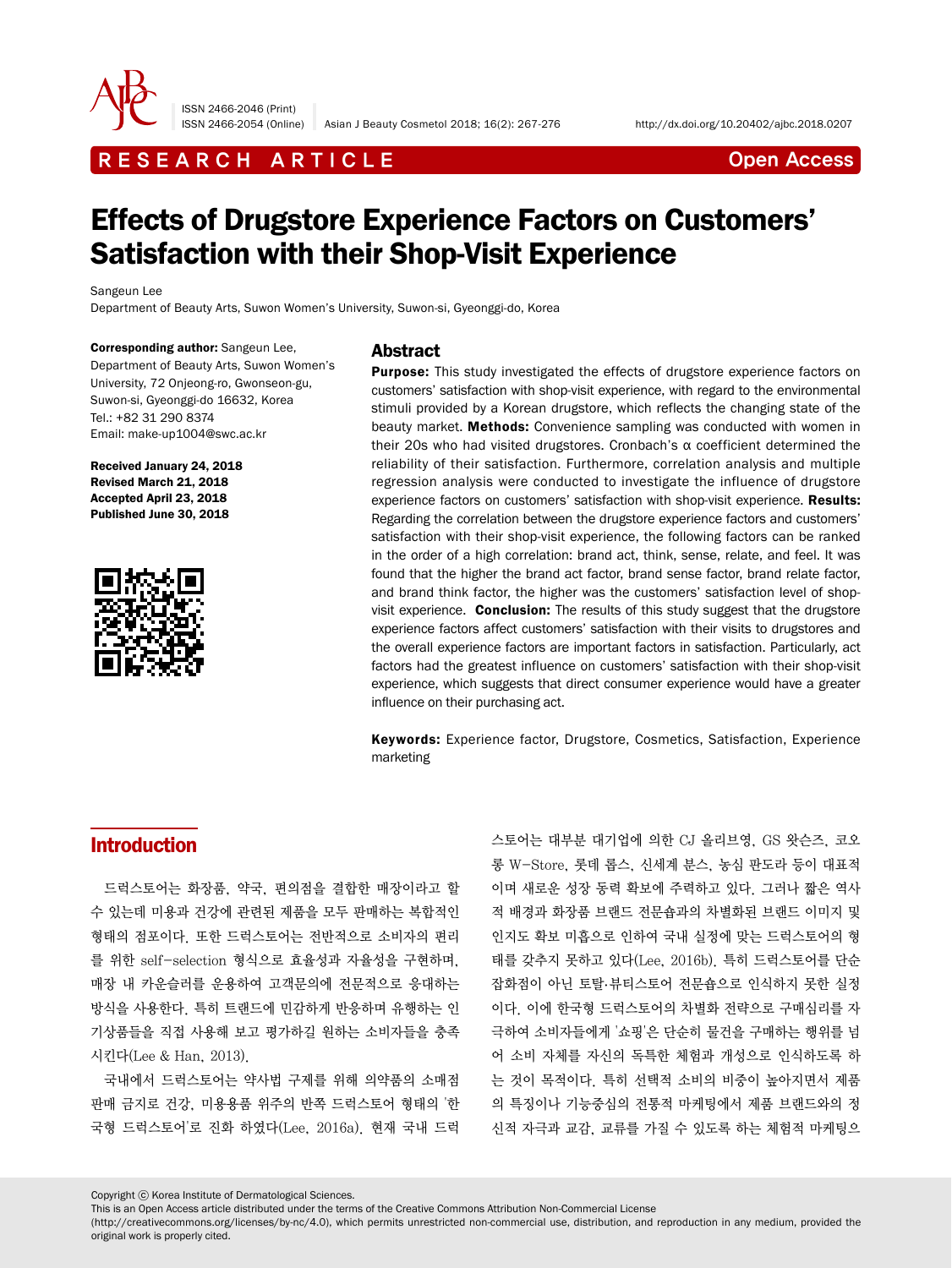로 변화되고 있다(Park, 2014). 화장품의 경우 일반 생활용품과 는 달리 소비자가 선호하는 바가 뚜렷하기 때문에 제품을 알리고 유지하기 위해 차별화된 전략이 중요하다고 많은 업계 관계자들 은 말하고 있다(Cho et al., 2015).

체험이란 자극에 대한 반응으로 제품을 직접 관찰하고 경험 하는 것을 의미하며 그 중요성이 부각되고 있다. 소비자들은 이 제 기능적 특징이나 제품의 품질을 넘어 그 이상의 것을 기대하 고 있으며, 그들의 감각을 자극하는 제품 특징과 커뮤니케이션 마케팅을 원하고 있다(Lee & Han, 2014). 또한 체험은 단순히 구경하는 것이 아니고 참여하는 것, 몸소 경험하는 것을 의미하 며, 실제로 보고, 듣고, 겪는 일 또는 그 과정에서 얻어지는 지식 이나 기능을 총체적으로 나타내는 용어이다(Yang & Jo, 2016). 따라서 체험 요인은 소비자들이 드럭스토어를 인식하고 만족도 를 형성하는데 총체적 역할을 할 수 있으며 소비자로 하여금 브 랜드 신뢰와 확신으로 제품구매를 위한 소비를 하게 만든다. 이 는 제품을 구매하고 평가하는 과정에서 제품 자체에 대한 기본적 인 품질뿐만 아니라 소비자가 지각할 수 있는 경험적 체험 요인 의 요소가 함께 반영되어야 함을 시사한다. 이처럼 체험 요인 마 케팅의 중요성을 인식하고 꾸준히 연구되어 왔으며 연구자들마 다 다양한 연구결과를 제시하고 있다.

이제까지의 드럭스토어에 관한 선행연구(Kim et al., 2015; Lee & Han, 2014; Lee, 2016a; Park & Chung, 2015)를 보 면 드럭스토어의 공간구성, 라이프 스타일, 분위기 등의 영향관 계에 관한 실증 연구가 활발히 진행되고 있다. 그러나 체험요인 에 반응하는 주된 소비집단이 매장방문경험의 변수에 어떤 영향 을 미칠 수 있는지에 대한 연구, 특히 한국형 드럭스토어의 매장 형태와 같이 특화된 전문점을 대상으로 하는 국내 연구들은 미비 한 실정이다. 따라서 변화되고 있는 뷰티시장의 형태를 반영한 드럭스토어가 제공하는 환경적 자극에 대해 실무적 체험요인의 전략을 제시하고자 한다.

이에 본 연구는 5가지 체험요인과 매장 방문 경험에 대한 만족 도 영향 요인을 알아보고 이를 위해 체험요인을 독립변인으로 설

|  | Table 1. Configuration of a questionnaire |  |  |  |
|--|-------------------------------------------|--|--|--|
|--|-------------------------------------------|--|--|--|

정하고 매장 방문 경험을 종속변인으로 설정하여 체험요인이 매 장 방문 경험 만족도에 어떠한 영향을 미치며, 각 변인이 어느 정 도의 영향력을 미치는지 인과관계를 실증하고자 한다.

또한 향후 차별화된 드럭스토어 뷰티매장의 다양한 체험 요인 과 유통시장 변화에 맞는 지속적인 연구가 이루어질 수 있도록 주 구매 고객층인 20대 여성을 대상으로 드럭스토어 매장의 체 험요인이 매장 방문 경험에 미치는 만족도를 분석하여 보다 효율 적인 체험요인 제공의 방향성을 찾고자 한다. 드럭스토어의 관련 연구가 미비한 상황에서 본 연구 결과가 드럭스토어의 발전 방향 과 현실적인 마케팅 전략에 도움이 되고자 한다.

따라서 본 연구는 고객의 진정한 needs를 충족시켜 주고 고객 스스로 자발적인 참여를 유도할 수 있는 체험요소를 통해 체험 마케팅을 효과적으로 활용하여 실무적인 시사점을 제시하고자 한다.

### **Methods**

#### 1. 연구 대상 및 자료 수집

본 연구대상의 표집은 2017년 7월 1일부터 7월 15일까지 수 도권 및 경기도 지역에서 드럭스토어에 직접 방문하는 20대를 대상으로 편의 표집하였다. 총 250명에게 설문을 배포하여 자기 기입식으로 작성하였으며 이중 불성실한 응답 11부를 제외하고 239부가 본 연구의 자료로 사용되었다.

#### 2. 측정항목 및 내용

본 연구에 사용한 문항은 인구통계학적 특성(5문항), 체험요인 (22문항), 만족도(6문항) 총 33문항으로 구성되었으며, 선행 연 구 (Hwang & Lee, 2011; Lee, 2016c; Lee, 2016a; Lee & Han, 2014; Lee & Hwang, 2010; Yoon & Lee, 2012)에서 사 용된 측정항목을 수정.보완하였다. 체험요인을 전략적 체험모듈 (strategy experiential modules, SEMs) 5가지 차별적인 유형

| Variables                | <b>Scales</b>        | No. of questions | Quotation and applied data                                                                                   |
|--------------------------|----------------------|------------------|--------------------------------------------------------------------------------------------------------------|
| Demographic features     | Nominal scale        | 5                | Organization of researchers                                                                                  |
| <b>Experience factor</b> | 5-point Likert scale | 22               | - Lee & Hwang (2010)<br>- Hwang & Lee (2011)<br>- Yoon & Lee (2012)<br>$-$ Lee (2016c)<br>- Lee & Han (2014) |
| Satisfaction             | 5-point Likert scale | 6                | - Lee (2016a).<br>- Kim et al. (2015)<br>- Choi et al. (2013)                                                |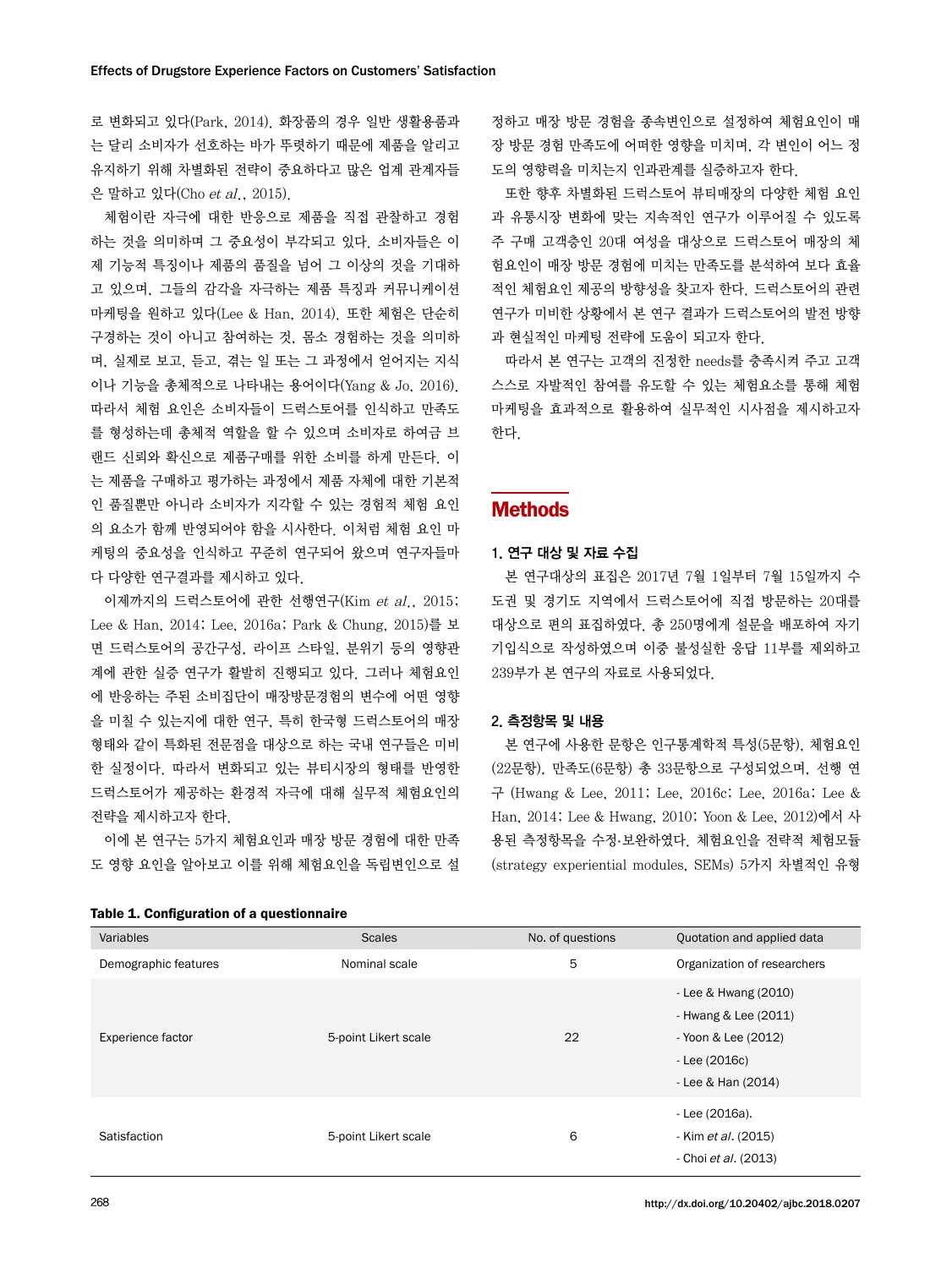| Category                               |                                  | Frequency (N) | Percentage (%) |
|----------------------------------------|----------------------------------|---------------|----------------|
|                                        | 19 years old                     | 126           | 52.7           |
|                                        | 20 years old                     | 59            | 24.7           |
| Age                                    | 21 years old                     | 21            | 8.8            |
|                                        | 22 years old or more             | 33            | 13.8           |
|                                        | Once a month                     | 44            | 18.4           |
| Frequency of monthly                   | 2-3 times a month                | 111           | 46.4           |
| visits                                 | 4-5 times a month                | 54            | 22.6           |
|                                        | 6 times or more a month          | 30            | 12.6           |
|                                        | Less than KRW 10,000             | 30            | 12.6           |
|                                        | KRW 10,000-less than KRW 50,000  | 156           | 65.3           |
| Amount spent per visit                 | KRW 50,000-less than KRW 100,000 | 38            | 15.9           |
|                                        | KRW 100,000 or more              | 15            | 6.3            |
|                                        | Less than 10 min                 | 46            | 19.2           |
|                                        | 10-less than 30 min              | 144           | 60.3           |
| Average shopping time                  | 30 min-less than 1 h             | 24            | 10.0           |
|                                        | 1h or more                       | 25            | 10.5           |
|                                        | <b>Basic cosmetics</b>           | 68            | 10.5           |
|                                        | Color cosmetics                  | 208           | 32.2           |
| Purchased products                     | BB cream, foundation products    | 129           | 20.0           |
| (Multiple responses,<br>total= $646$ ) | Skincare products                | 94            | 14.6           |
|                                        | Accessories products             | 76            | 11.8           |
|                                        | Nail-care products               | 68            | 10.5           |
|                                        | Others                           | 3             | 0.5            |
| Total                                  |                                  | 239           | 100.0          |

#### Table 2. General features

으로 제시하는데 구체적인 체험요인의 내용은 다음과 같다(Suh, 2012). 감각요인은 매장 내 디스플레이, 조명, 향기와 같은 요소 를 포함하여 5문항으로 구성하였고, 느낌요인은 즐거움, 행복감 등 감정의 5문항으로 구성 하였다. 인지요인으로는 브랜드에 대 한 관심, 흥미 요소를 포함하여 4문항으로 구성하였고, 브랜드와 의 관계 요인은 유대감, 특별함, 친근함 등의 4문항으로 구성하 였으며, 마지막으로 행동요인은 체험 이후 제품 구매행동 등의 내용을 포함하는 4문항으로 구성하였다. 설문지의 측정항목구성 과 출처는 다음과 같다(Table 1).

### 3. 자료분석 방법

본 연구를 수행하기 위한 실증 분석 방법은 다음과 같다. 1) 20대 여성의 인구통계학적 특성을 알아보기 위하여 빈도분석 (frequency analysis)을 실시하였다.

2) 드럭스토어 체험요인, 매장 방문 경험 만족도의 신뢰도는 Cronbach's α 계수로 판단하였다.

3) 20대 여성의 인구통계학적 특성에 따른 드럭스토어 체험요 인, 매장 방문 경험 만족도의 차이를 알아보기 위하여 일원변량분 석(one-way ANOVA)을 실시하였으며, Scheffe의 다중범위검정 (Scheffe's multiple range test)을 통하여 p<0.05에서 유의한 차이 를 검정하였다.

4) 20대 여성의 드럭스토어 체험요인이 매장 방문 경험 만족도에 미치는 영향을 알아보기 위하여 상관분석과 다중회귀분석을 실시 하였다.

본 연구의 실증분석은 모두 유의수준 5%에서 검증하였으며, 통계처리는 SPSSWIN 21.0 프로그램(IBM, USA)을 사용하여 분석하였다.

### Results and Discussion

1. 인구 통계학적 특성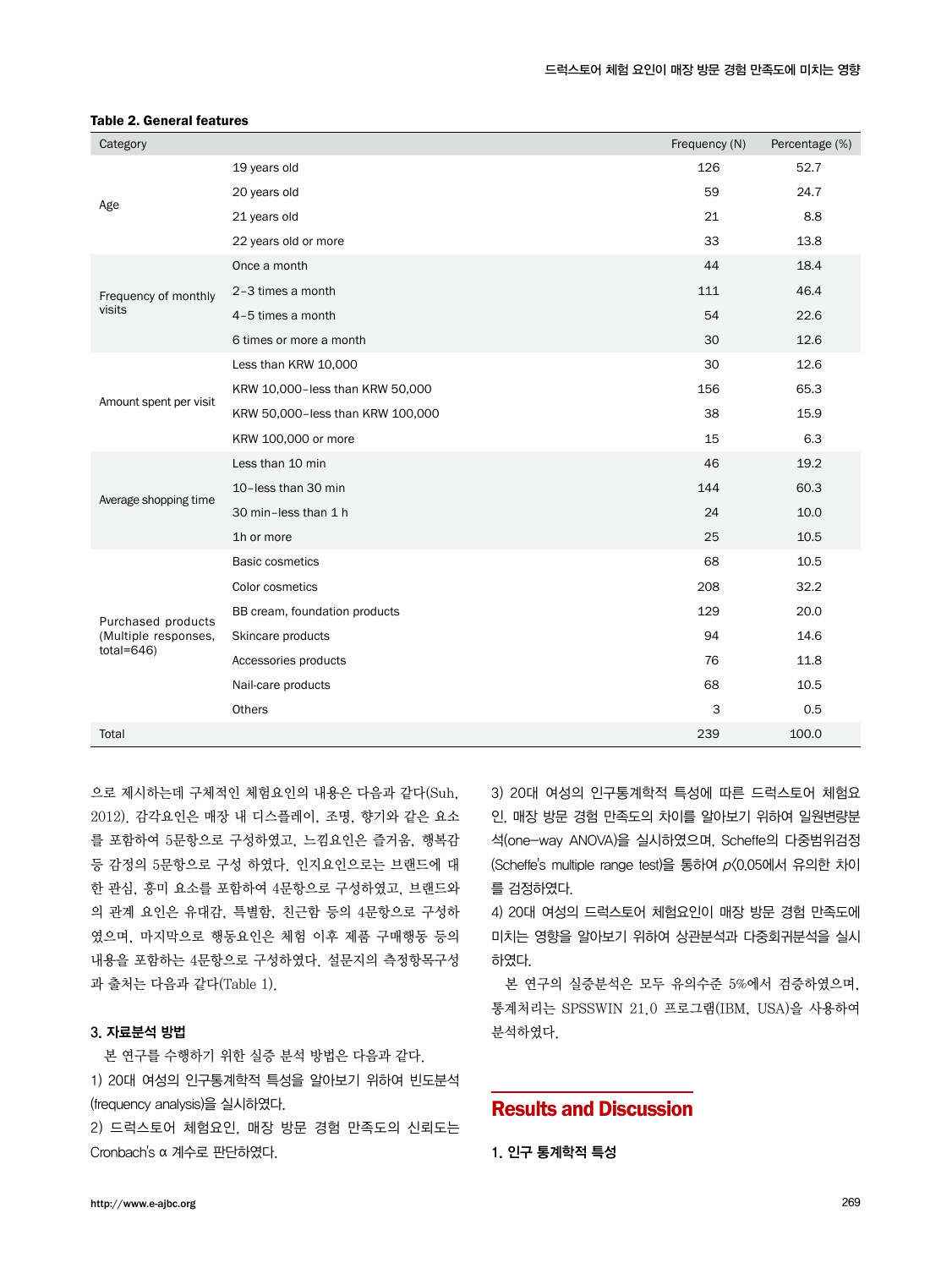#### Effects of Drugstore Experience Factors on Customers' Satisfaction

| Category                                           |        | N.  | <b>Min</b> | Max  | Mean | <b>SD</b> |
|----------------------------------------------------|--------|-----|------------|------|------|-----------|
| Drugstore experience<br>factors                    | Sense  | 239 | 1.00       | 5.00 | 3.52 | 0.69      |
|                                                    | Feel   | 239 | 1.00       | 5.00 | 3.26 | 0.74      |
|                                                    | Think  | 239 | 1.00       | 5.00 | 3.53 | 0.72      |
|                                                    | Relate | 239 | 1.00       | 5.00 | 3.27 | 0.75      |
|                                                    | Act    | 239 | 1.00       | 5.00 | 3.50 | 0.74      |
| Customers' satisfaction with shop-visit experience |        | 239 | 1.00       | 5.00 | 3.59 | 0.71      |

### Table 3. Drugstore experience factors and customers' satisfaction with their shop-visit experience

SD, standard deviation.

#### Table 4. Reliability verification

| Category                                           | Sub-factors | No. of questions | Cronbach's $\alpha$ |
|----------------------------------------------------|-------------|------------------|---------------------|
|                                                    | Sense       | 5                | 0.858               |
|                                                    | Feel        | 5                | 0.886               |
| Drugstore experience factor                        | Think       | 4                | 0.840               |
|                                                    | Relate      | 4                | 0.878               |
|                                                    | Act         | 4                | 0.796               |
| Customers' satisfaction with shop-visit experience |             | 6                | 0.903               |

### Table 5. Correlation between drugstore experience factor and customers' satisfaction with shop-visit experience

| Category                                              |        | Drugstore experience factor |              |              |              |              | Satisfaction with shop- |
|-------------------------------------------------------|--------|-----------------------------|--------------|--------------|--------------|--------------|-------------------------|
|                                                       |        | Sense                       | Feel         | Think        | Relate       | Act          | visit experience        |
| Drugstore<br>experience<br>factor                     | Sense  | 1                           |              |              |              |              |                         |
|                                                       | Feel   | $0.554***$                  | $\mathbf{1}$ |              |              |              |                         |
|                                                       | Think  | $0.598***$                  | $0.611***$   | $\mathbf{1}$ |              |              |                         |
|                                                       | Relate | $0.429***$                  | $0.613***$   | $0.599***$   | $\mathbf{1}$ |              |                         |
|                                                       | Act    | $0.506***$                  | $0.614***$   | $0.665$ ***  | $0.648***$   | $\mathbf{1}$ |                         |
| Customers' satisfaction<br>with shop-visit experience |        | $0.532***$                  | $0.458***$   | $0.558***$   | $0.511***$   | $0.580***$   | 1                       |

The values shown in the table represent r values, i.e., the Pearson correlation coefficient.  $^{***}p<0.001$ .

20대 여성의 세부 연령은 '만 19세'가 52.7%로 가장 많았 고, '만 20세'는 24.7%, '만 22세 이상'은 13.8%, '만 21세'는 8.8% 순이었으며, 한달 평균 저가 브랜드 매장 방문 횟수는 '월 2-3회'가 46.4%, '월 4-5회'가 22.6%, '월 1회'가 18.4%, '월 6 회 이상'이 12.6% 순이었다. 매장 방문 시 1회 평균 구입금액은 '1-5만원 미만'이 65.3%, '5-10만원 미만'이 15.9%, '만원 미 만'이 12.6%, '10만원 이상'이 6.3% 순이었으며, 매장 1회 방문 시 평균 쇼핑 시간은 '10-30 min 미만'이 60.3%, '10 min 미만' 이 19.2%, '1 h 이상'이 10.5%, '30 min-1 h 미만'이 10.0%이

었다. 저가브랜드 매장에서 주로 구매하는 제품은 '색조 화장품 류'가 32.2%로 가장 많았고, '비비크림, 화운데이션류'가 20.0%, '스킨케어 제품류'가 14.6%, '액세서리 제품류'가 11.8%, '기초 화장품류'와 '네일케어 제품류'가 각각 10.5%, '기타'가 0.5% 순 의 분포를 보였다(Table 2).

### 2. 드럭스토어 체험요인과 매장 방문 경험 만족도

드럭스토어 체험요인과 매장 방문 경험 만족도 순위는 1순위 브랜드 인지요인(M=3.53), 브랜드 감각요인(M=3.52), 브랜드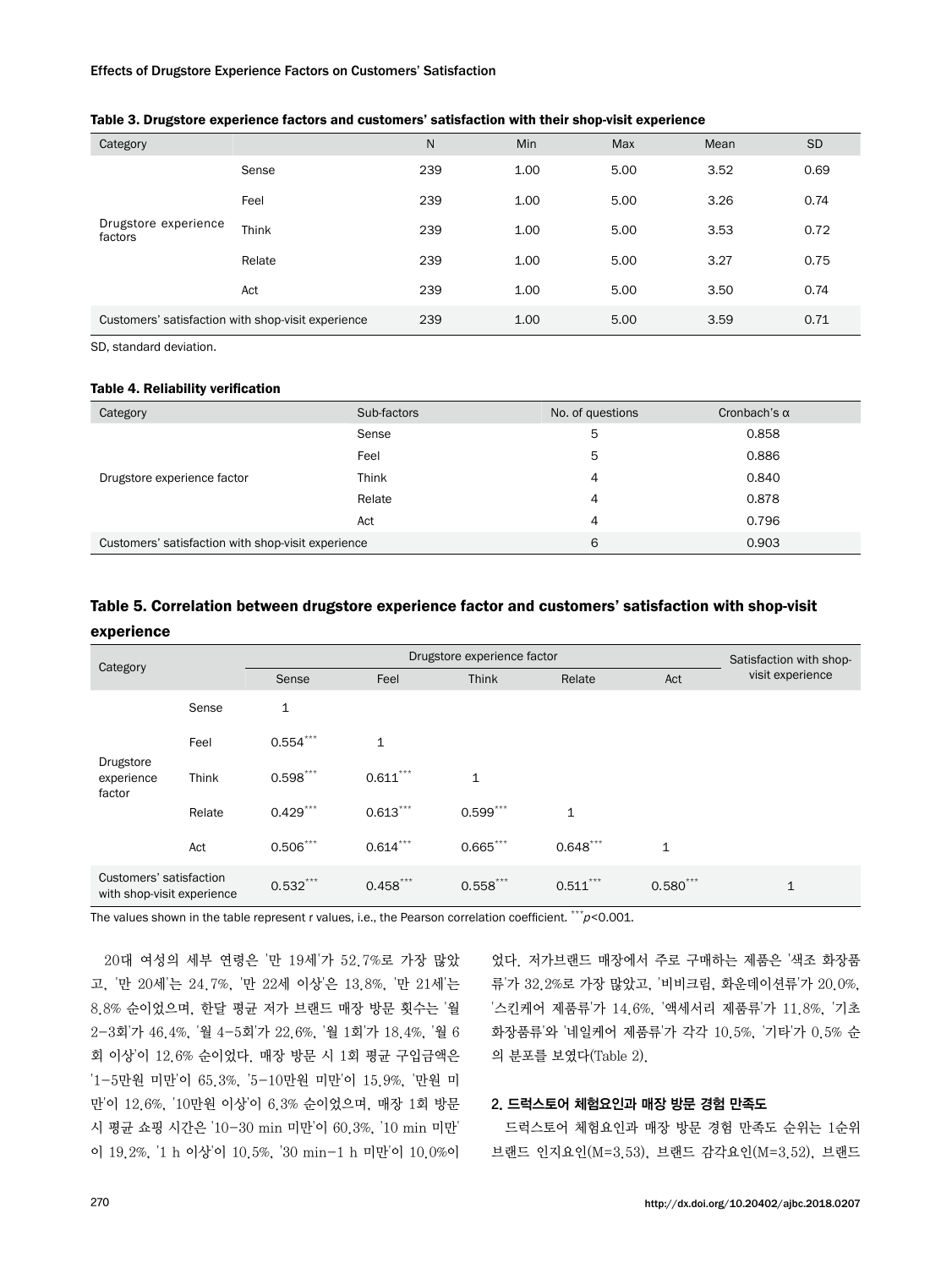| Category                                                |              | Dependent variables: customers' satisfaction with testers |                |          |             |                |            |  |
|---------------------------------------------------------|--------------|-----------------------------------------------------------|----------------|----------|-------------|----------------|------------|--|
|                                                         |              | B                                                         | Standard error | β        | t           | $\overline{p}$ | <b>VIF</b> |  |
| Independent variable                                    |              | 0.862                                                     | 0.207          |          | $4.172***$  | 0.000          |            |  |
| Sense                                                   |              | 0.266                                                     | 0.066          | 0.258    | $-0.016***$ | 0.000          | 1.723      |  |
| Drugstore<br>experience factor                          | Feel         | $-0.041$                                                  | 0.068          | $-0.043$ | $-0.606$    | 0.545          | 2.118      |  |
|                                                         | <b>Think</b> | 0.152                                                     | 0.073          | 0.156    | $2.069*$    | 0.040          | 2.362      |  |
|                                                         | Relate       | 0.150                                                     | 0.066          | 0.160    | $2.279*$    | 0.024          | 2.060      |  |
|                                                         | Act          | 0.257                                                     | 0.071          | 0.268    | $3.608***$  | 0.000          | 2.307      |  |
| $R^2$ =0.442, adj $R^2$ =0.430, F=36.852 <sup>***</sup> |              |                                                           |                |          |             |                |            |  |

Table 6. Effects of drugstore experience factors on customers' satisfaction with shop-visit experience

R<sup>2</sup>, coefficient of determination; Adj R<sup>2</sup>, adjusted coefficient of determination; B, unstandardized beta; β, standardized beta; *t*, *t* score; VIF, variance inflation factor;  $\hat{p}$ <0.05;  $\hat{p}$ \* $\hat{p}$ <0.001.

행동요인(M=3.50), 브랜드 관계요인(M=3.27), 브랜드 느낌요인 (M=3.26) 순으로 체험요인이 높았으며 매장 방문 경험 만족도의 평균은 3.59로 보통이상으로 높게 나타났다(Table 3).

### 3. 신뢰도 검증

신뢰도란 동일한 대상, 특성 또는 구성을 비교 가능하고 독자 적인 측정으로 나타난 결과들이 어느 정도 유사한 가를 나타내는 것으로 의존가능성, 안전성, 일관성, 예측가능성, 정확성 등의 동의어로 사용된다. 즉, 신뢰성이란 동일한 개념에 대하여 측정 을 되풀이했을 때 동일한 측정값을 얻을 가능성을 말한다.

신뢰성 측정방법은 동일한 측정도구를 동일한 대상에 시간을 달리하여 적용결과를 비교하는 검증-재 검증, 항목분할 측정치 의 상관도, 내적 일관성 등과 관련된 개념이다. 본 연구에 사용 된 측정도구인 신뢰성은 Cronbach's α 계수를 사용하여 드럭스 토어 체험요인의 평가항목과 만족도의 평가항목 도구가 일관성 있게 측정되었는지 확인하기 위해 신뢰도 분석을 실시하였다. 일 반적으로 사회과학에서 Cronbach's α 값의 기준은 0.6이상 척 도이면 높은 내적 일관성의 단일 차원 구성개념으로 볼 수 있으 므로 본 연구의 신뢰도 분석결과, 최소 0.796에서 최대 0.903 나타내어 평가 항목의 척도는 내적 일관성을 가지는 단일차원 의 구성개념인 것으로 평가 될 수 있으며 척도들의 신뢰도는 모 두 유의 하다고 할 수 있으며 구체적인 연구 결과는 다음과 같다 (Table 4).

### 4. 드럭스토어 체험요인이 매장 방문 경험 만족도에 미치는 영향

드럭스토어 체험요인과 매장 방문 경험 만족도와의 상관관계 연구결과는 다음과 같다. 드럭스토어 체험요인의 브랜드 행동요 인(r=0.580, p<0.001), 브랜드 인지요인(r=0.558, p<0.001), 브랜드 감각요인(r=0.532, <sup>p</sup> <0.001), 브랜드 관계요인 (r=0.511, p<0.001), 브랜드 느낌요인(r=0.458, p<0.001) 순 으로 높은 정(+)의 상관관계가 있는 것으로 나타났다(Table 5).

드럭스토어 체험요인을 독립변인으로 하여 각 변인들이 종속 변인인 매장 방문 경험 만족도에 미치는 영향을 알아보기 위하 여 다중회귀분석을 실시한 결과, R<sup>2</sup>=0.442로 나타나 종속변인 인 매장 방문 경험 만족도에 대한 총 변량 중 상기한 5개의 독립 변수에 의해 설명될 수 있는 총 변량은 44.2%로 회귀모형을 설 명하고 있음을 알 수 있다. 변수간 다중공선성을 진단하기 위 하여 분산팽창계수(variance inflation factor, VIF)와 허용치 (tolerance)를 살펴보았으며, 일반적으로 분산팽창계수가 10이 상이거나 허용치가 0.1보다 작으면 다중공선성의 문제가 있다 고 판단하게 된다. 본 분석에서 변수들의 VIF값은 모두 10 이 하였고, 허용치는 0.1보다 크게 나타나 다중공선성의 문제는 발 생하지 않는 것으로 볼 수 있다. 이에 대한 분산분석 결과, 추정 된 모형은 유의한 것을 알 수 있으며(F=36.852, p<0.001), 드 럭스토어 체험요인의 브랜드 행동요인(β=0.268, p<0.001), 브 랜드 감각요인(β=0.258, p<0.001), 브랜드 관계요인(β=0.160,  $p(0.05)$ , 브랜드 인지요인(β=0.156,  $p(0.05)$  순으로 매장 방문 경험 만족도에 유의미한 영향력을 미치는 것으로 나타났다. 따라 서, 드럭스토어 체험요인의 브랜드 행동요인과 브랜드 감각요인, 브랜드 관계요인, 브랜드 인지요인이 높을수록 매장 방문 경험 만족도가 높다는 것을 알 수 있다(Table 6).

### **Conclusion**

화장품 시장의 새로운 트랜드로 급부상하는 드럭스토어는 단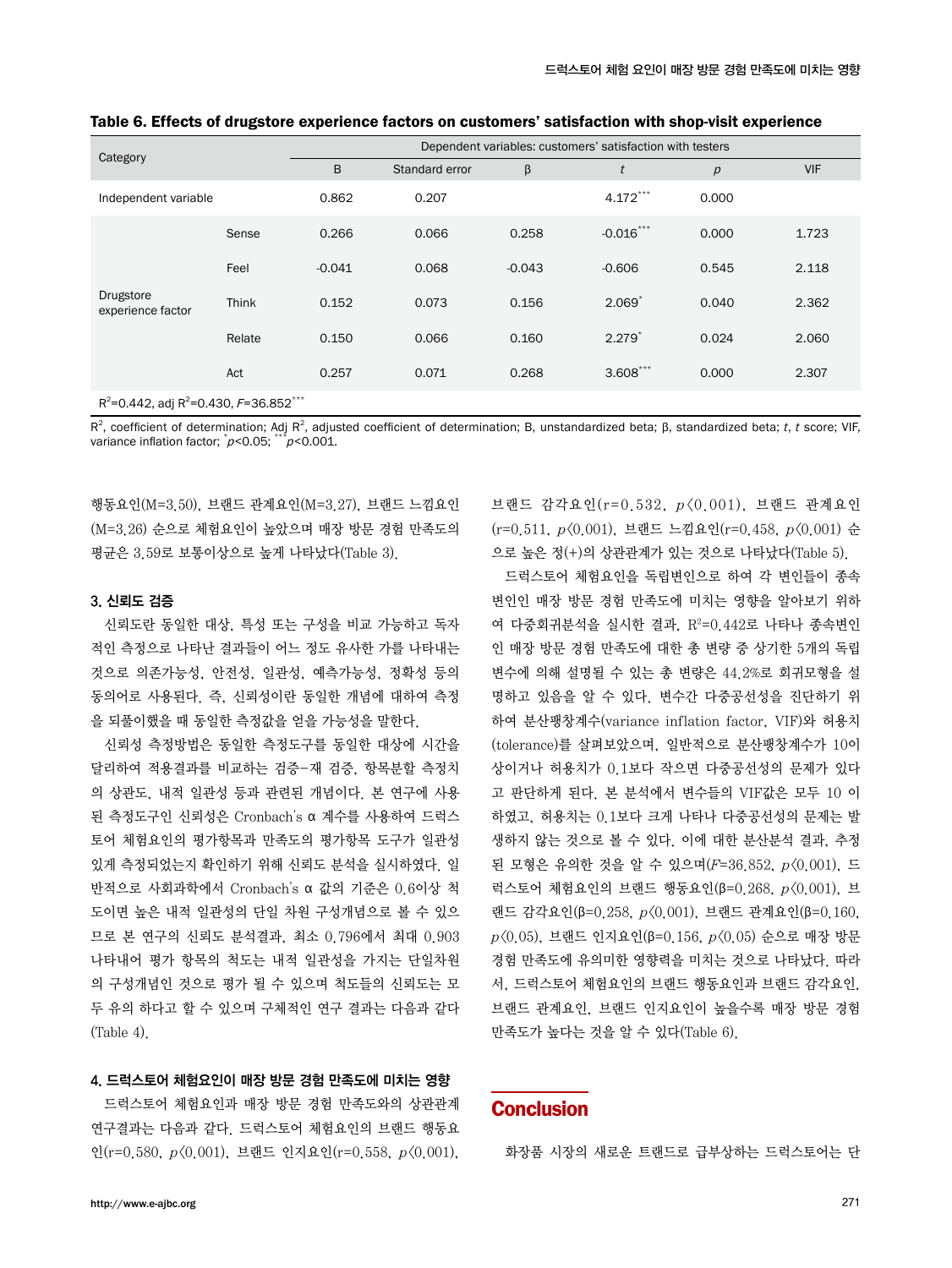순 잡화점이 아닌 토탈 뷰티스토어의 전문숍으로 물건을 구매하 는 행위를 넘어 독특한 체험과 개성으로 인식한다. 그러나 이러 한 트랜드에도 불구하고 한국형 드럭스토어는 약사법에 의한 제 약으로 외국과는 달리 한국형 드럭스토어의 다른 형태로 성장 해 왔다. 한국형 드럭스토어는 제품의 특징이나 기능중심의 전 통적 마케팅이 아닌 제품의 자극이나 교감, 교류를 가질 수 있도 록 하는 체험요인 전략이 활발하게 전개되고 있다. 과거와는 달 리 미용서비스, 마케팅 활용 등이 등장하면서 한 장소에서 원하 는 대부분의 상품을 구입함과 동시에 미용과 건강에 대한 소비자 의 needs까지 확보하는 서비스를 제공한다. 이는 기본적인 제품 의 품질뿐만 아니라 소비자가 지각할 수 있는 경험적 체험 요인 의 요소가 함께 반영되어야 함을 시사한다. 따라서 드럭스토어의 체험요인이 매장 방문 경험 만족도에 미치는 영향을 분석하여 보 다 효율적인 체험요인 제공의 방향성을 찾고자 한다. 이를 위해 국내 드럭스토어를 이용하는 20대 여성을 대상으로 진행하였으 며 구체적인 실증 분석 결과와 전략적 시사점은 다음과 같다.

첫째, 드럭스토어 체험 요인은 브랜드 인지요인, 감각요인, 행 동요인, 관계요인, 느낌요인의 순으로 높게 나타났으며 매장 방 문 경험 만족도의 평균은 3.59로 보통이상으로 높게 나타났다. 이러한 결과는 소비자가 드럭스토어 매장을 방문할 때 브랜드에 대한 관심과 흥미, 매장 내 디스플레이 조명등이 매장 방문 경험 만족에 더 영향을 미치는 것으로 인식하고 있음을 의미한다.

둘째, 드럭스토어 체험요인이 브랜드 행동요인(β=0.268,  $p(0.001)$ , 브랜드 감각요인(β=0.268,  $p(0.001)$ , 브랜드 관계요 인(β=0.160, p<0.05), 브랜드 인지요인(β=0.156, p<0.05) 순 으로 매장 방문 경험 만족도에 유의미한 영향력을 미치는 것으로 나타났다. 이러한 결과는 체험요인이 드럭스토어 방문 경험 만족 도에 영향을 미치는 것을 알 수 있으며 총체적인 체험요인이 드 럭스토어 만족도에 작용하는 중요한 요소임을 시사한다. 특히 행 동 요인은 매장 방문 경험 만족도에 영향력이 가장 크게 나타난 것으로 보아 소비자가 직접 체험한 후 구매행동으로 미치는 영향 이 더욱 클 것으로 사료된다. 또한 드럭스토어라는 한정된 공간 에서 단순히 제품을 사용해 보는 것뿐만 아니라 디스플레이, 조 명, 향기, 관심, 흥미, 브랜드와의 유대감 제품구매 행동 등으로 체험의 개념적 한계를 극복하고 매장 내 방문 경험의 체험을 즐 김에 따라 매장 방문 경험 만족도가 높아지고 이에 따라 구매행 동에 영향을 미친다는 것을 알 수 있다.

그러나 체험 마케팅 요인만으로는 한국형 드럭스토어 발전에 는 한계가 있으며 한국시장에 맞는 다양성과 전문성을 고려하여 소비자의 요구에 대응 할 수 있는 차별화된 전략이 요구될 것으 로 사료된다. 향후 한국형 드럭스토어의 차별화된 전략을 확보하 기 위해 소비자의 요구를 반영한 총체적인 체험요인의 마케팅 전 략 수립에 기초 자료로 활용되길 기대한다.

본 연구는 드럭스토어의 총체적 체험 요인이 매장 방문 경험에

대한 만족도를 조사하기 위해 주 소비계층인 20대를 연구 대상 으로 선정하였으나 향후 연구에서는 표본의 특성을 소비층에 대 한 세분화와 제품별 체험요인에 대한 만족도를 비교하여 일반화 된 연구 결과를 도출할 수 있을 것으로 사료된다.

#### Acknowledgements

This paper is funded by the 2017 Research Funds of Suwon Women's University.

### References

- Choi SB, Lee KS, Han TY. The relationships of satisfaction, tour place loyalty of eastcoast ocean leisure sports participants experience based on strategic experiential modules. The Korean Society of Sports Science, 22: 87- 97, 2013.
- Cho YM, Kim GS, Kang SO. An effect of the preference of the cosmetics advertisement model on brand assets and purchase intention: focusing on consumption type. Asian Journal of Beauty and Cosmetology, 13: 167-177, 2015.
- Hwang J, Lee JM. The effect which cosmetic brand shop experience marketing makes on brand satisfaction, attachment and loyalty. Jounal of the Korean Society of Cosmetology, 17: 1086-1096, 2011.
- Kim MJ, Lee HR, Chae MS. The influence of drugstore environment on perceived overall atmosphere, emotion, and revisiting intentions. Journal of Channel and Retailing, 20: 1-22, 2015.
- Lee JM, Hwang JS. The effect of experiential marketing on the brand equity of low-priced cosmetics brands. Journal of the Korean Society of Costume, 60: 100-117, 2010.
- Lee KE, Han HR. Spatial composition of drugstore applied with experience marketing for sales promotion: focused on the health & beauty stores around the Hong-ik university. Korean Institute of Interior Design Journal, 23: 193-203, 2014.
- Lee KY, Han HR. A study on spatial composition of drugstore applied of experience marketing: focused on health & beauty stores in Hongdae. Korean Institute of Interior Design Journal, 2013: 133-138, 2013.
- Lee SY. A study on brand image, customer satisfaction and purchase intention in domestic health & beauty store.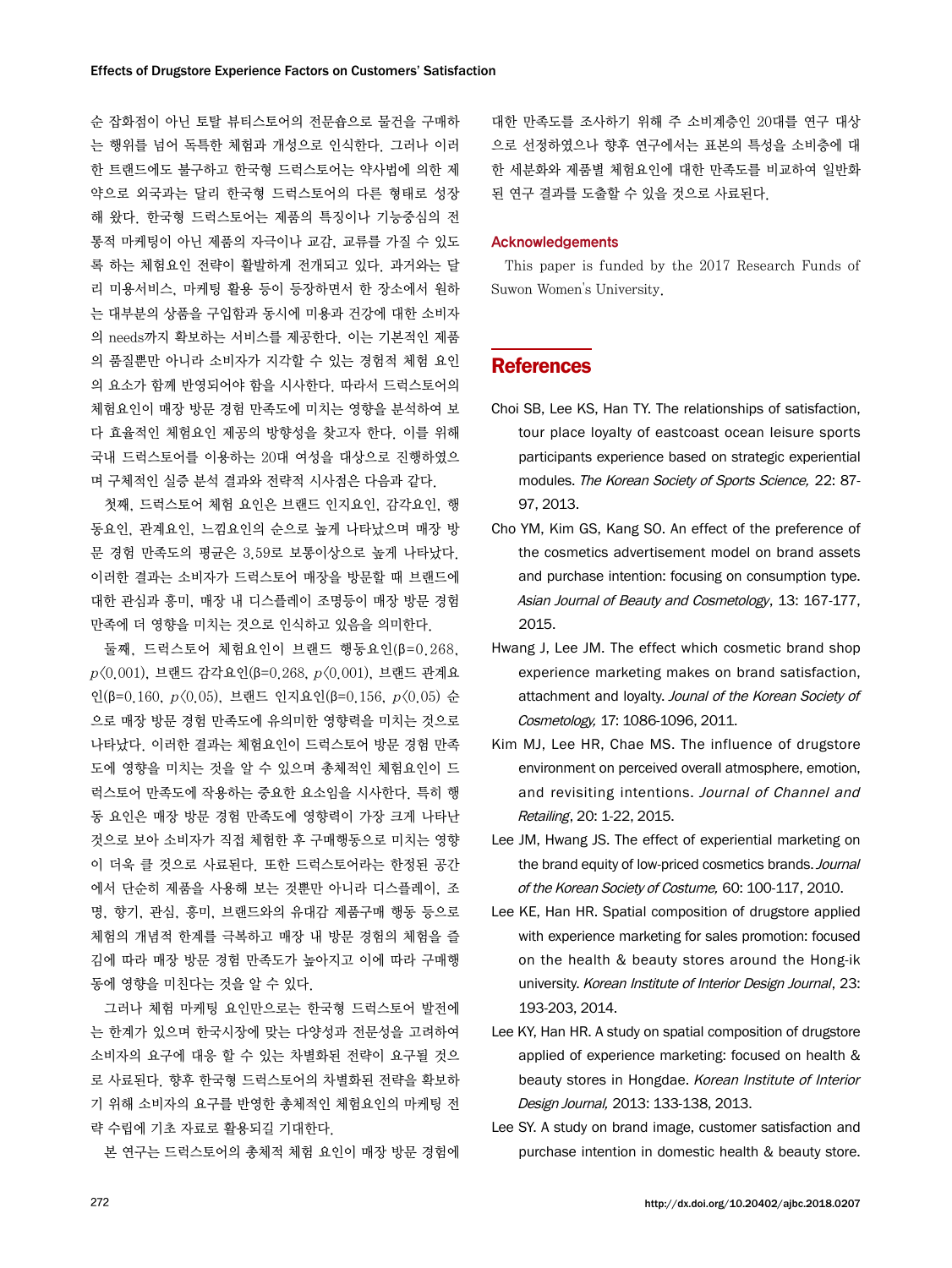Journal of the Korean Society Design Culture, 22: 333- 346, 2016a.

- Lee SY. A study on the state and brand differentiation strategies of Korean-style drug stores. Journal of the Korean Society of Design Culture, 22: 443-456, 2016b.
- Lee SE. Effects of low-price cosmetics experience factors on satisfaction with test products. Asian Journal of Beauty and Cosmetology, 14: 417-425, 2016c.
- Park SY. A study on the current state of drugstore and the necessity of regulation. Journal of Asia Trade and Business, 1: 1-14, 2014.
- Park G, Chung K. A study on characteristics of consumers in the Korean drug store context: focused on lifestyle, ICT ability, repurchase intent. The Journal of Internet

Electronic Commerce Research, 15: 179-203, 2015.

- Suh CH. A study on the influence of the experiential factors of local festivals on the perceived values, satisfaction, and behavior intention of tourists. Journal of The Korean Data Analysis Society, 14: 435-450, 2012.
- Yang GS, Jo EJ. The structural relationship between perceived value, quality of life, and experience: an example from tourists at a Korean tea museum. International Journal of Tourism and Hospitality Research, 30: 17-30, 2016.
- Yoon SM, Lee TH. Effect relationship of the experience on emotion and satisfaction in theme park: focused on the perspective of experiential marketing. Journal of Tourism and Leisure Research, 24: 289-308, 2012.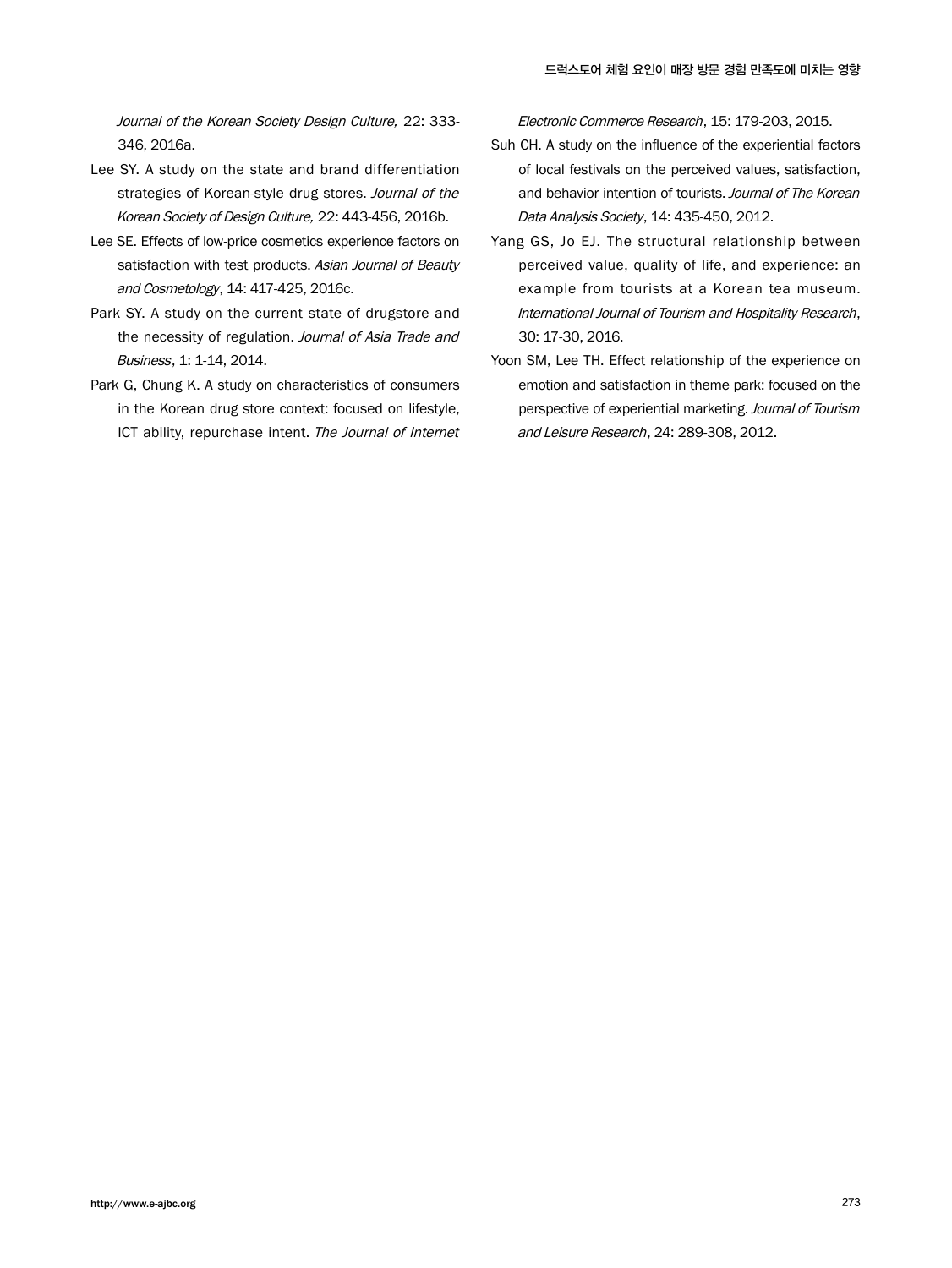### 국문초록

# 드럭스토어 체험 요인이 매장 방문 경험 만족도에 미치는 영향

이상은

수원여자대학교 미용예술과, 경기도 수원시, 한국

목적: 본 연구는 변화되고 있는 뷰티시장의 형태를 반영한 한국형 드럭스토어가 제공하는 환경적 자극에 대해 실무적 체험요인이 매장 방문 경험 만족도에 미치는 영향관계를 규명하고자 한다. 방법: 드럭스토어 방문 경험이 있는 20대 여성을 대상으로 편의 표 집하였다. 만족도의 신뢰도는 Cronbach's α 계수로 판단하였고, 드럭스토어 체험요인이 매장 방문 경험 만족도에 미치는 영향을 알 아보기 위하여 상관분석과 다중회귀분석을 실시하였다. 결과: 드럭스토어 체험 요인과 매장 방문 경험 만족도와의 상관관계는 브 랜드 행동요인, 인지요인, 감각요인, 관계요인, 느낌요인 순으로 높은 상관관계가 있는 것으로 나타났다. 브랜드 행동요인과 브랜드 감각요인, 브랜드 관계요인, 브랜드 인지요인이 높을수록 매장 방문 경험 만족도가 높은 것으로 나타났다. 결론: 체험요인이 드럭 스토어 방문 경험 만족도에 영향을 미치는 것을 알 수 있으며 총체적인 체험요인이 만족도에 작용하는 중요한 요소임을 시사한다. 특히 행동 요인은 매장 방문 경험 만족도에 영향력이 가장 크게 나타난 것으로 보아 소비자가 직접 체험한 후 구매행동으로 미치는 영향이 더욱 클 것으로 사료된다.

핵심어: 체험요인, 드럭스토어, 화장품 산업, 만족도, 체험 마케팅

This paper is funded by the 2017 Research Funds of Suwon Women's University.

### 참고문헌

- 김미정, 이혜리, 채명수. 드럭스토어의 점포 환경이 소비자가 인식하는 총체적인 분위기와 감정 및 재방문의도에 미치는 영향. 유통연구, 20: 1-22, 2015.
- 박귀정, 정기한. 한국형 드럭 스토어의 소비자 특성 연구: 라이프스타일, ICT 활용도, 재구매의도를 중심으로, 인터넷전자 상거래연구, 15: 179-203, 2015.
- 박선영. 국내 드럭스토어의 현황 및 규제 필요성 연구. 아시아무역연구, 1: 1-14, 2014.
- 서철현. 지역축제의 체험요인이 관광객의 지각된 가치와 만족도 및 행동의도에 미치는 영향. 한국자료분석학회지, 14: 435-450, 2012.
- 양길승, 조은주. 체험요인에 따른 지각가치와 삶의 질과의 구조 관계: 보성 한국차박물관 관광객을 대상으로. 관광연*구저* 널, 30: 17-30, 2016.
- 윤설민, 이태희. 테마파크에서의 체험이 감정과 만족도에 미치는 영향관계: 체험마케팅 관점을 중심으로, *관광·레저연구*, 24: 289-308, 2012.
- 이경은, 한혜련. 체험마케팅을 적용한 드럭스토어의 공간구성에 관한 연구: 홍대헬스 & 뷰티숍을 중심으로. *한국실내디자* 인학회 학술대회논문집, 2013: 133-138, 2013.
- 이경은, 한혜련. 판매촉진을 위한 체험마케팅이 적용된 드럭스토어 공간구성: 홍대앞 H&B 스토어를 중심으로. *한국실내* 디자인학회 논문집, 23: 193-203, 2014.
- 이상은. 저가화장품 체험 요인이 테스터 제품 사용만족도에 미치는 영향. 아시안뷰티화장품학술지, 14: 417-425, 2016c.
- 이승영. 국내 헬스 & 뷰티스토어의 브랜드 이미지 및 고객만족 구매의도에 관한 연구. 한국디자인문화학회지, 22: 333- 346, 2016a.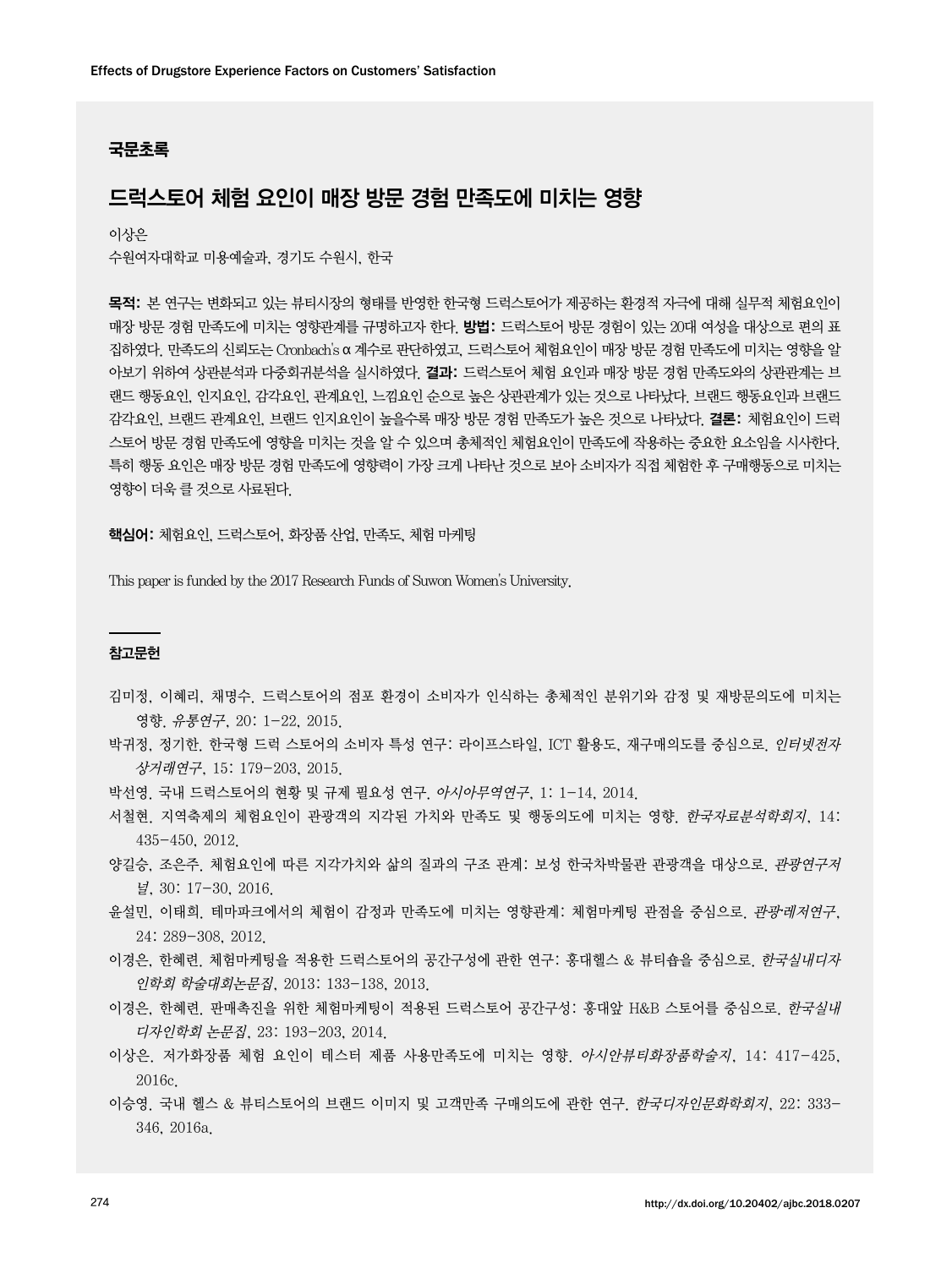이승영. 한국형 드럭스토어의 현황 및 브랜드 차별화 전략에 관한 연구. 한국디자인문화학회지, 22: 443-456, 2016b.

- 이정민, 황진숙. 저가 화장품 브랜드 체험 제공수단과 체험 마케팅 유형이 브랜드자산에 미치는 영향. 복식, 60: 100- 117, 2010.
- 조윤민, 김계숙, 강식옥. 화장품 광고모델 호감도가 브랜드 자산과 구매의도에 미치는 영향: 소비유형을 중심으로. 아시안 뷰티화장품학술지, 13: 167-177, 2015.
- 최성범, 이계석, 한태용. 체험마케팅(SEMs)에 근거한 동해안의 해양레저스포츠체험이 만족 및 관광지 충성도에 미치는 영 향. 한국체육과학회지, 22: 87-97, 2013.
- 황진숙, 이정민. 화장품 브랜드숍에서의 체험마케팅 유형이 브랜드 만족, 애착 및 충성도 형성에 미치는 영향. 한국미용학 회지, 17: 1086-1096, 2011.